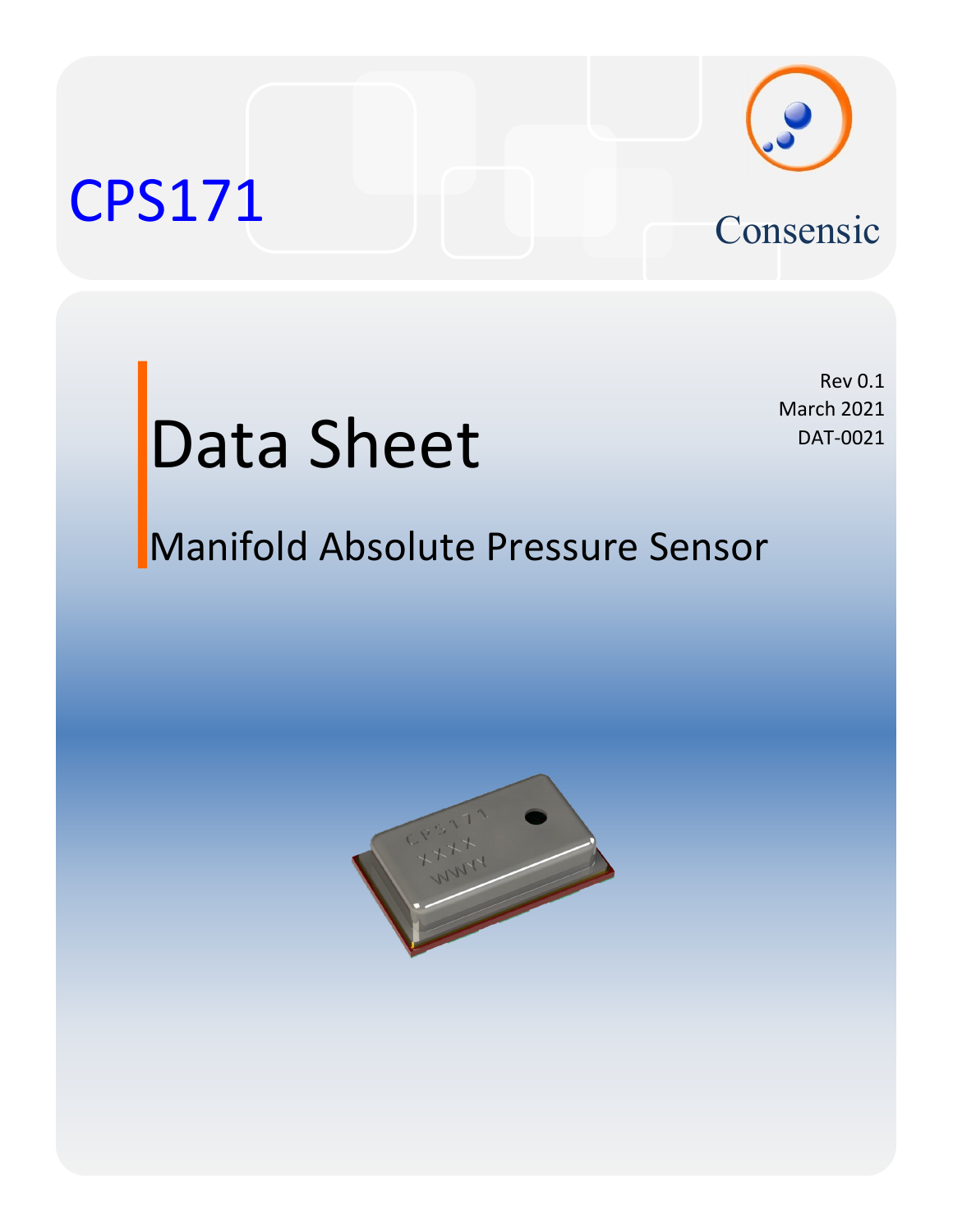



#### **Overview**

The CPS171 is a resistive absolute pressure sensor solution with a fully calibrated pressure compensated analog output for low pressure applications, such as MAP (Manifold Absolute Pressure) systems.

The CPS171 solution comprises of an ultra-small resistive MEMS pressure sensor and a conditioning ASIC for accurate pressure measurements in factory calibrated ranges for the MAP applications. An integrated sigma-delta based ADC combined with internal calibration logic provides a high level analog output signal that is proportional to the applied pressure.

#### **Applications**

- Manifold Absolute Pressure
- Industrial Equipment
- Air Control Systems
- Vacuum Systems

#### **Benefits**

- Low Power Consumption
- External Clock not Required
- High Resistance to Sensing Media

#### **Features**

- Factory Calibrated Pressure Sensor
- Supply Voltage: 5.0V ±10%
- Operating Temperature Range: -40°C to +85°C
- Pressure Accuracy: <±0.8kPa (<±8.0mbar) @ 25°C

#### **Interfaces**

• Analog Output: Typical 10% to 90% of V<sub>SUPPLY</sub>

#### **Physical Characteristics**

- Small Form Factor, 3 x 5 x 1.2mm (w x l x h)
- LGA Package, 8 Lead
- Top Side Sensing Port

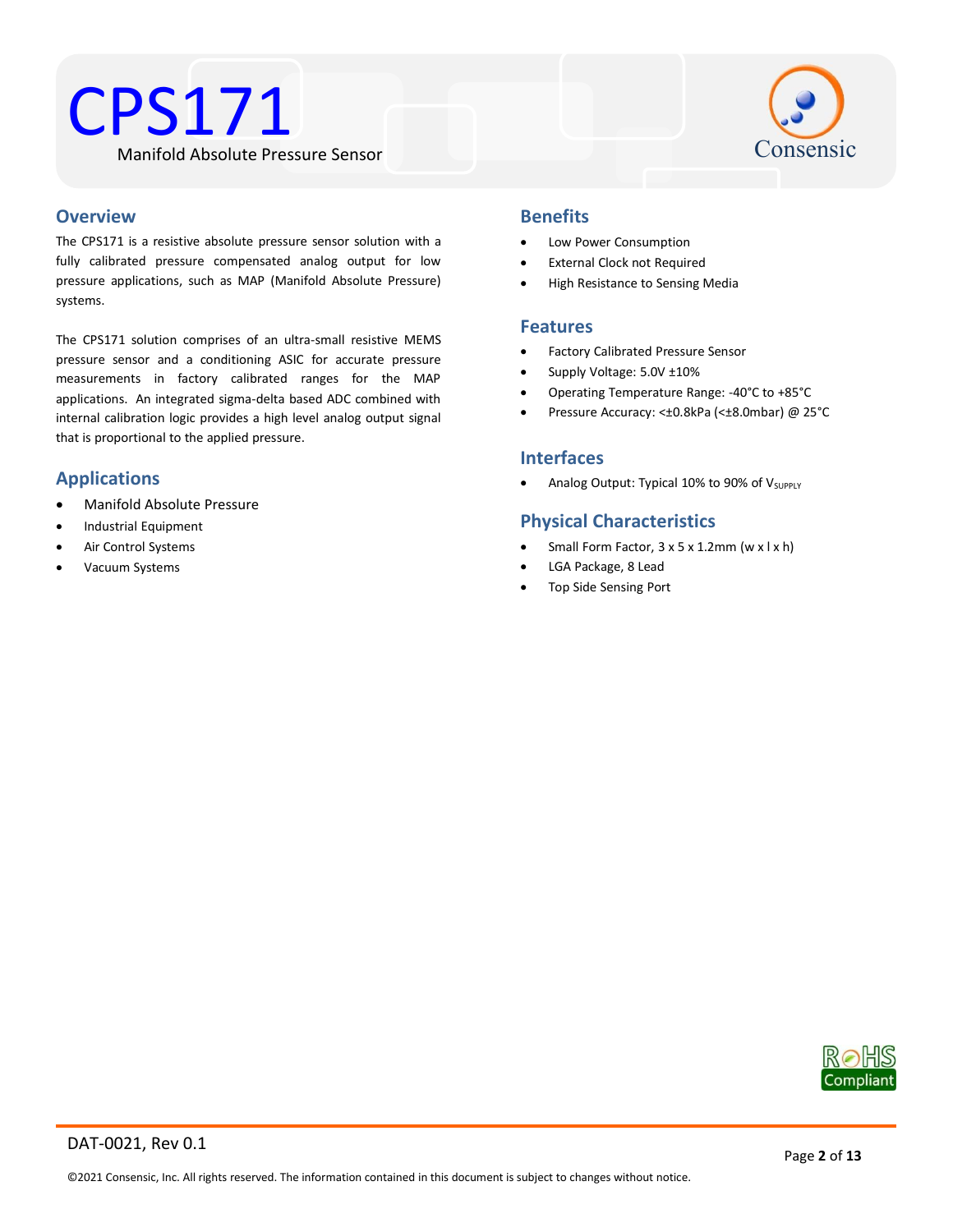



#### <span id="page-2-1"></span>**FIGURE 1: CPS171 ANALOG OUTPUT CIRCUIT**



#### <span id="page-2-0"></span>**TABLE1: ORDERING INFORMATION**

| <b>PART NUMBER</b>                                                                                                                         | <b>PRESSURE RANGE</b>                                                                                                                                                                          | <b>OUTPUT</b> | <b>PACKAGE</b>                                                                                                           |
|--------------------------------------------------------------------------------------------------------------------------------------------|------------------------------------------------------------------------------------------------------------------------------------------------------------------------------------------------|---------------|--------------------------------------------------------------------------------------------------------------------------|
| CPS171                                                                                                                                     | 10 to 115kPa                                                                                                                                                                                   | Analog        | 8-Lead LGA, Metal Lid, PCB Substrate                                                                                     |
|                                                                                                                                            |                                                                                                                                                                                                |               |                                                                                                                          |
|                                                                                                                                            | <b>SALES and CONTACT INFORMATION</b> sales@consensic.com                                                                                                                                       |               |                                                                                                                          |
|                                                                                                                                            |                                                                                                                                                                                                |               | www.consensic.com                                                                                                        |
| <b>United States</b><br>Consensic, Inc.<br>1900 Powell Street, Suite<br>600<br>Emeryville California,<br>94608, USA<br>Ph: +1 510.588.8735 | China<br>Wuxi Consensic Electronics Co., Ltd.<br>No.86, Dicui Road, B5 Building,<br>Fourth Floor, Room 401,<br>Wuxi, Jiangsu Province, 214072<br>Ph: +86 510.85122279<br>Fax: +86 510.85122259 |               | 无锡康森斯克电子科技有限公司<br>无锡市滨湖区滴翠路 86号太湖智谷科技园<br>北门 B5 栋 4 楼 401 室<br>邮编:214072<br>电话: +86 510.85122279<br>传真: +86 510.85122259 |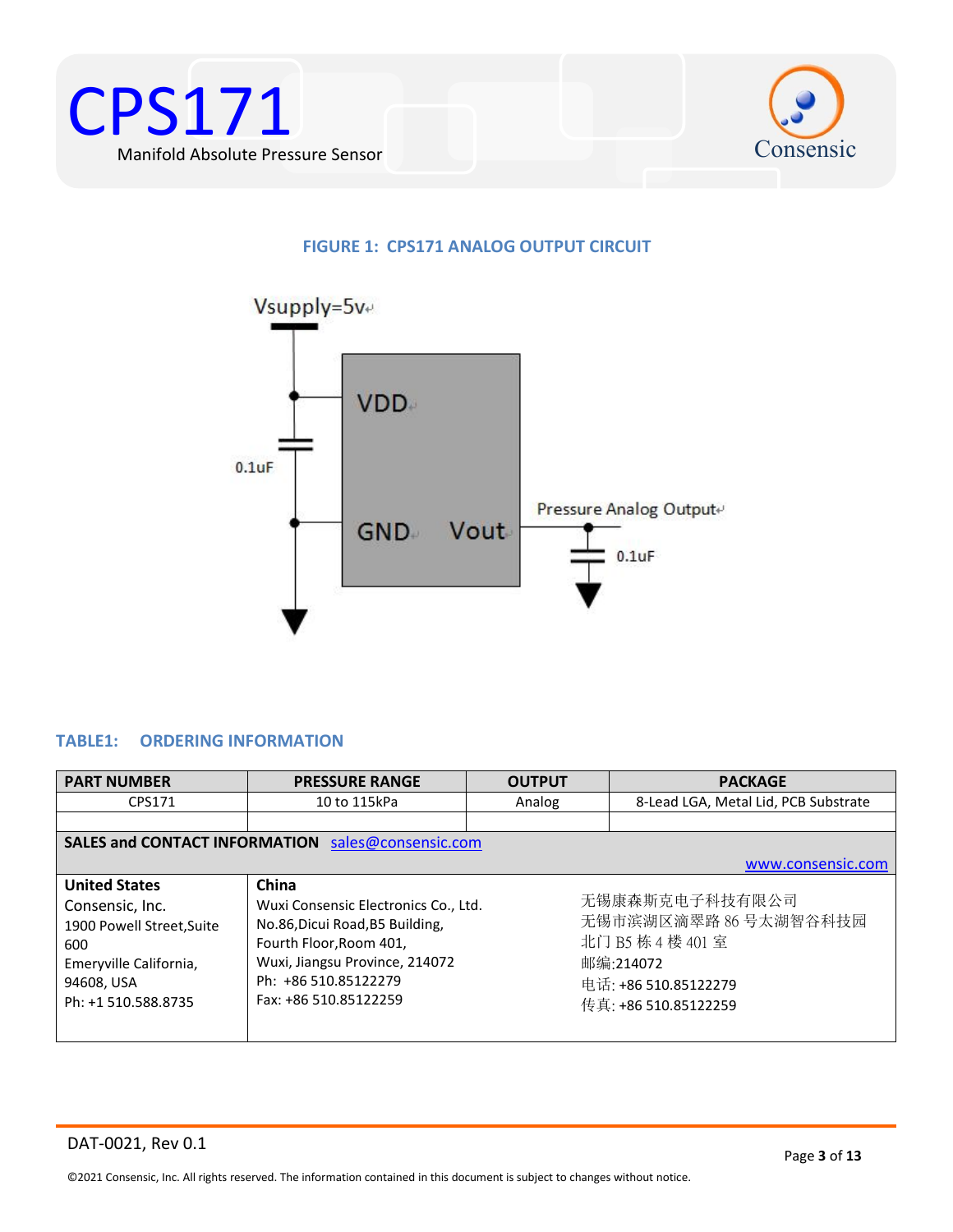



#### **CONTENTS**

| $\mathbf{1}$   |       |  |
|----------------|-------|--|
|                | 1.1   |  |
|                | 1.2   |  |
|                | 1.3   |  |
| $\overline{2}$ |       |  |
|                | 2.1   |  |
| 3              |       |  |
| 4              |       |  |
| 5              |       |  |
|                | 5.1   |  |
|                | 5.1.1 |  |
| 6              |       |  |
|                | 6.1   |  |
|                | 6.2   |  |
|                | 6.3   |  |
| $\overline{7}$ |       |  |
| 8              |       |  |

#### DAT-0021, Rev 0.1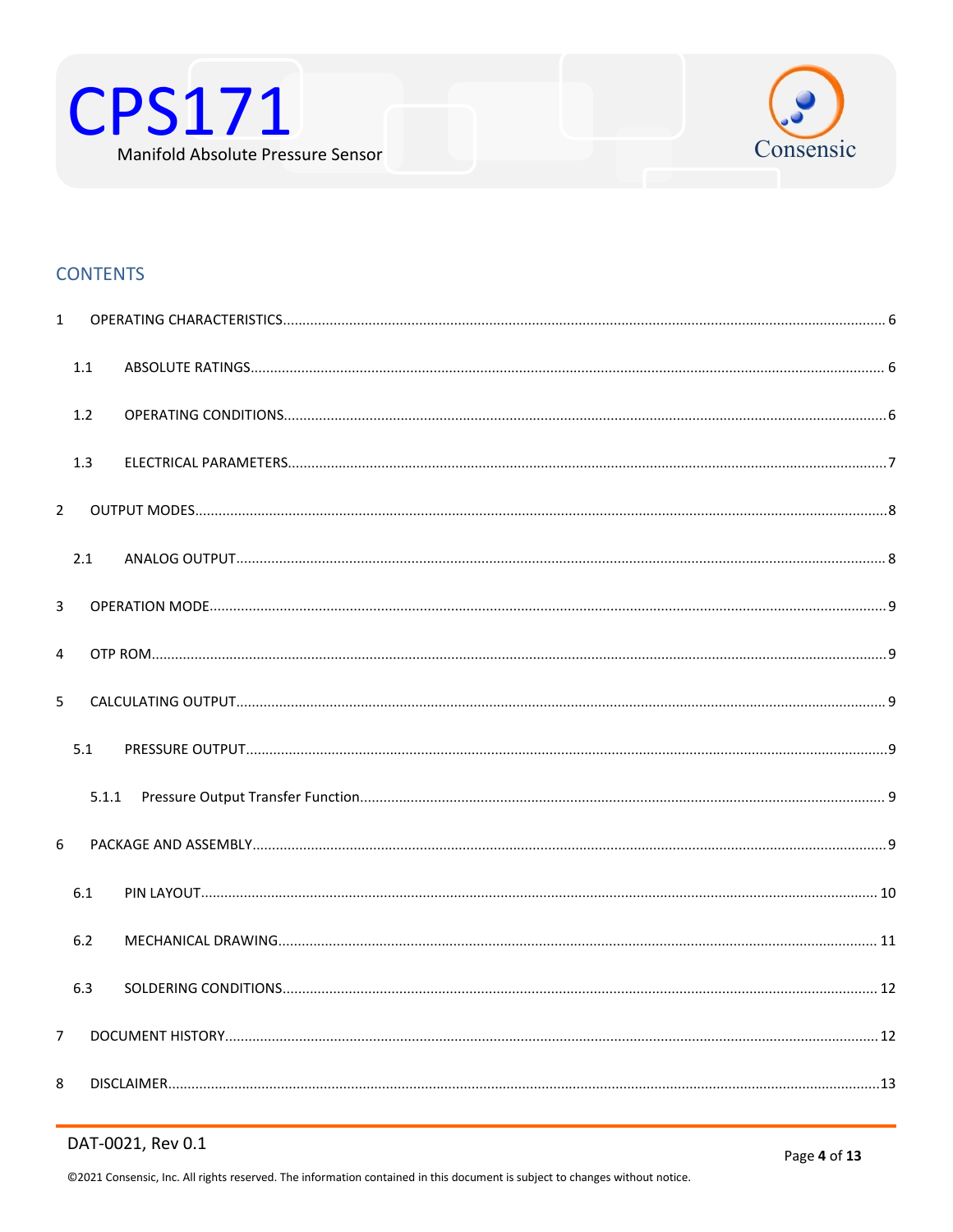



#### **LIST OF TABLES**

| TABLE $4:$ |  |
|------------|--|

#### **LIST OF FIGURES**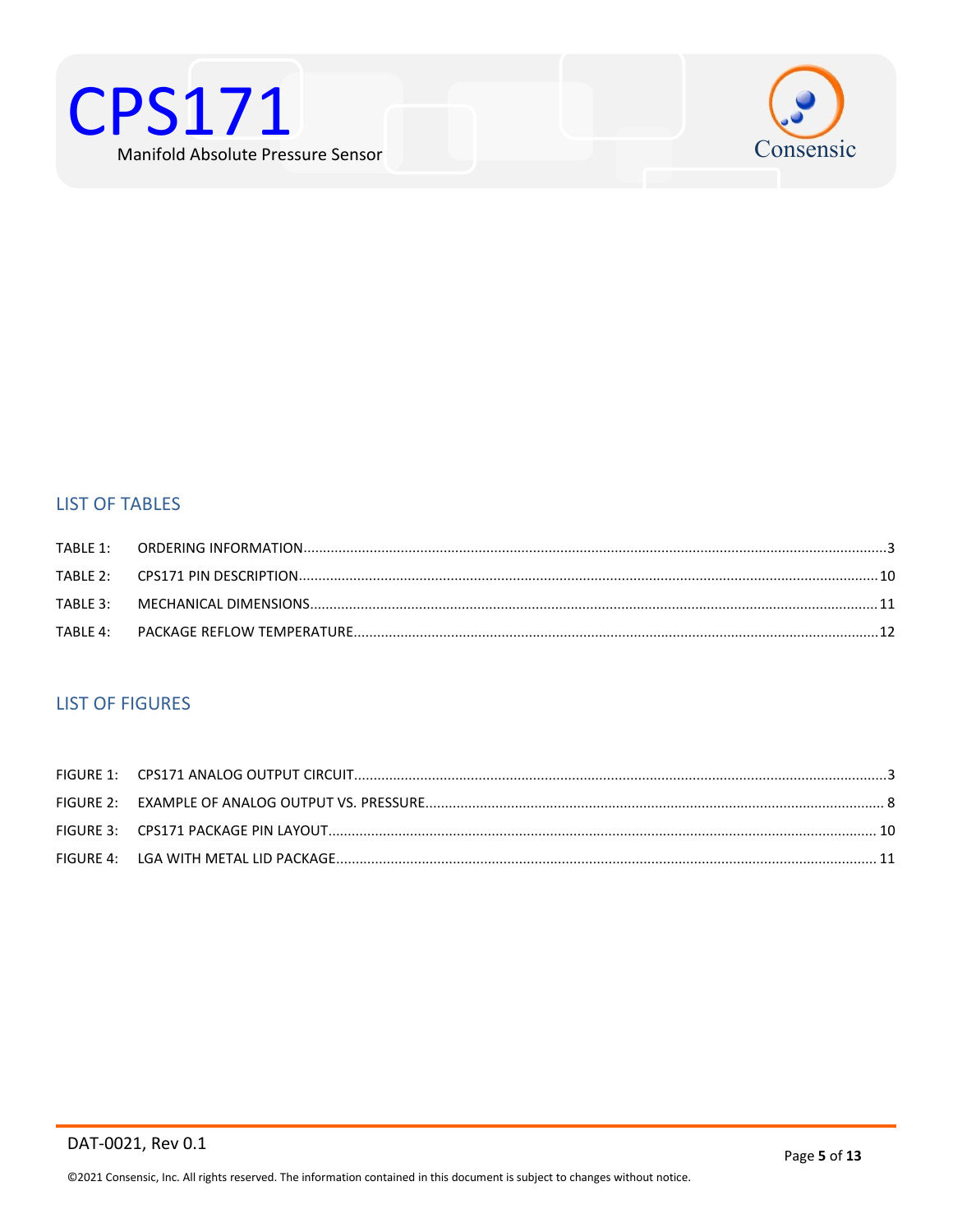



#### <span id="page-5-0"></span>**1 OPERATING CHARACTERISTICS**

#### <span id="page-5-1"></span>**1.1 ABSOLUTE RATINGS**

| <b>PARAMETER</b>                     | <b>SYMBOL</b>     | <b>CONDITIONS</b> | <b>MIN</b> | <b>TYP</b> | <b>MAX</b>    | <b>UNITS</b>  |
|--------------------------------------|-------------------|-------------------|------------|------------|---------------|---------------|
| Over Pressure                        |                   |                   |            |            | 1000          | kPa           |
|                                      |                   |                   |            |            | (10)          | (bar)         |
| Supply Voltage (with respect to GND) | V <sub>DD</sub>   |                   | $-0.3$     |            | 6.0           | $\mathcal{U}$ |
| Voltages at Analog I/O - In Pin      | <b>VINA</b>       |                   | $-0.3$     |            | $V_{DD}$ +0.3 |               |
| Voltages at Analog I/O - Out Pin     | <b>VOUTA</b>      |                   | $-0.3$     |            | $V_{DD}$ +0.3 |               |
| Storage Temperature                  | T <sub>STOR</sub> |                   | $-50$      |            | 130           | $\sim$        |

#### <span id="page-5-2"></span>**1.2 OPERATING CONDITIONS**

| <b>PARAMETER</b>                                | <b>SYMBOL</b>           | <b>CONDITIONS</b> | <b>MIN</b> | <b>TYP</b> | <b>MAX</b> | <b>UNITS</b>      |
|-------------------------------------------------|-------------------------|-------------------|------------|------------|------------|-------------------|
| <b>OPERATION</b>                                |                         |                   |            |            |            |                   |
| Supply Voltage to GND <sup>1</sup>              | $V_{S}$                 |                   | 4.75       | 5.0        | 5.25       |                   |
| <b>Operating Temperature Range</b>              |                         |                   | $-40$      |            | 85         | °C                |
|                                                 |                         |                   |            |            |            |                   |
| PRESSURE RANGE 1 CHARACTERISTICS (CPS171-JW001) |                         |                   |            |            |            |                   |
| Range 1                                         |                         |                   | 10         |            | 115        | kPa               |
|                                                 |                         |                   | (100)      |            | (1150)     | (mbar)            |
| Full Scale Output                               | <b>V</b> <sub>FSO</sub> | @ $V_s = 5.0V$    |            | 4.7        |            |                   |
| Full Scale Span                                 | V <sub>FSS</sub>        | @ $V_s = 5.0V$    |            | 4.5        |            |                   |
| Accuracy                                        |                         | (0 to 85°C)       |            |            | ±1.5       | %V <sub>FSS</sub> |
| Sensitivity                                     | V/P                     |                   |            | 45         |            | mV/kPa            |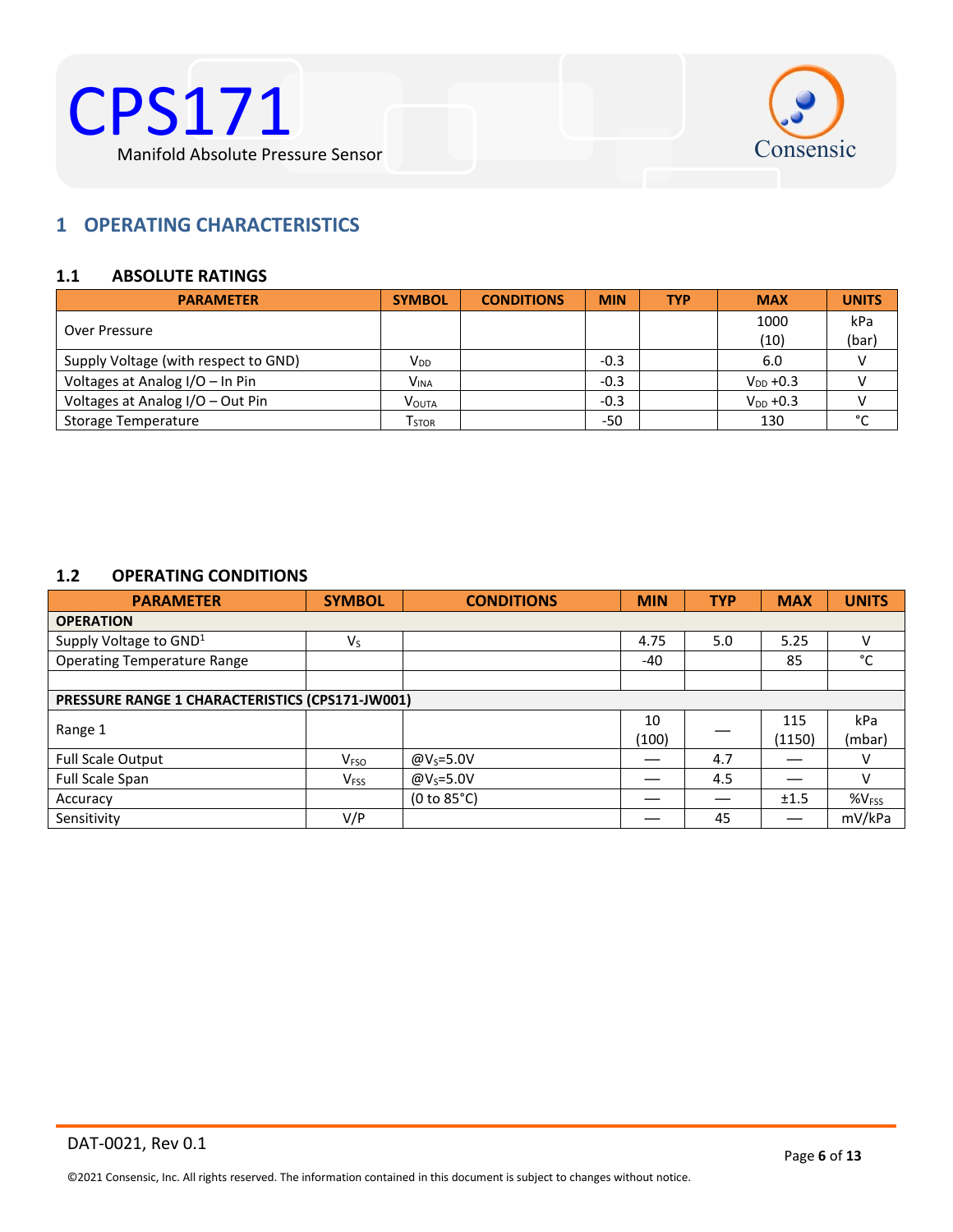# CPS171 (S)



<span id="page-6-0"></span>Manifold Absolute Pressure Sensor

#### **1.3 ELECTRICAL PARAMETERS**

| <b>PARAMETER</b>                                               | <b>SYMBOL</b>    | <b>CONDITIONS</b>                                                 | <b>MIN</b> | <b>TYP</b> | <b>MAX</b> | <b>UNITS</b> |
|----------------------------------------------------------------|------------------|-------------------------------------------------------------------|------------|------------|------------|--------------|
| <b>SUPPLY CURRENT</b>                                          |                  |                                                                   |            |            |            |              |
| Update Mode Current                                            | l <sub>DD</sub>  | Worst Case Settings: 12-bit, Oms<br>Power Down                    |            | 1200       | 1500       | μA           |
| <b>ANALOG OUTPUT</b>                                           |                  |                                                                   |            |            |            |              |
| CPS171                                                         | Analog_P         | 10 to 115kPa<br>(100 to 1150mbar)                                 | 0.4        |            | 4.65       | v            |
| <b>Analog OUTPUT</b>                                           |                  |                                                                   |            |            |            |              |
| Resolution                                                     | <b>RES</b>       |                                                                   |            | 12         |            | <b>Bits</b>  |
| Analog Additional Error<br>(Including Ratiometricity<br>Error) | Eout             | -40 to $125^{\circ}$ C                                            |            | 0.1        | 0.5        | %            |
| <b>SYSTEM</b>                                                  |                  |                                                                   |            |            |            |              |
| <b>Trimmed System Frequency</b>                                | $f_{\text{SYS}}$ | All Timing in this Specification<br>are Subject to this Variation |            | 1.85       |            | <b>MHz</b>   |
| Start-Up-Time<br>Power-On to Data Ready                        | $t_{\text{STA}}$ | <b>Fastest and Slowest Settings</b>                               | 4.25       |            | 173        | ms           |
| Update Rate (Normal<br>Mode)                                   | TRESP_UP         | <b>Fastest and Slowest Settings</b>                               | 0.70       |            | 288        | ms           |
| Peak-to-Peak Noise @<br>Output (100 Measurements<br>in 12-bit) | NOUT             |                                                                   |            | 5          |            | <b>LSB</b>   |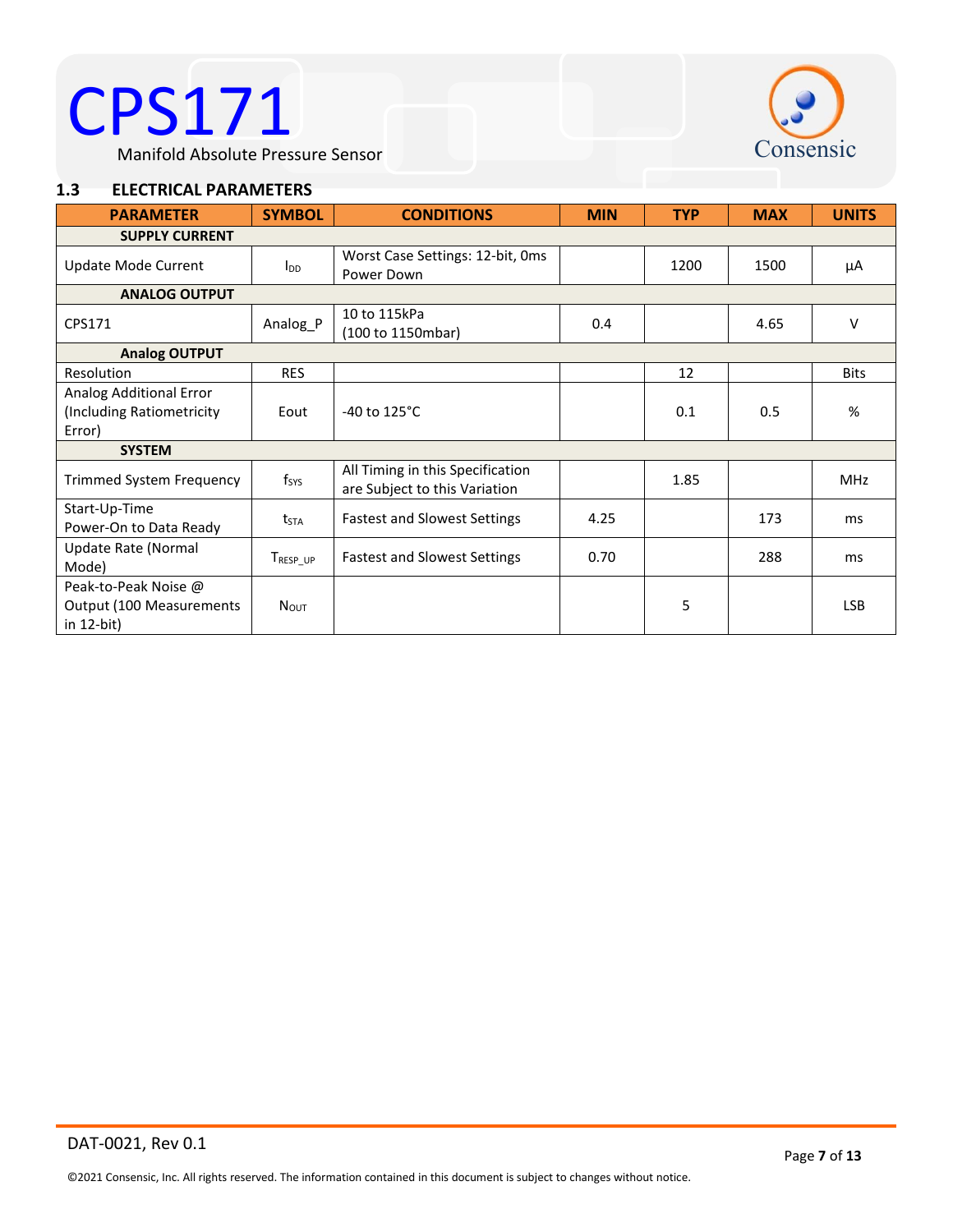



#### <span id="page-7-0"></span>**2 OUTPUT MODES**

#### <span id="page-7-1"></span>**2.1 ANALOG OUTPUT**

The CPS171 provides a ratio metric analog output to applied pressure.

#### **FIGURE 2: EXAMPLE OF ANALOG OUTPUT VS. PRESSURE**

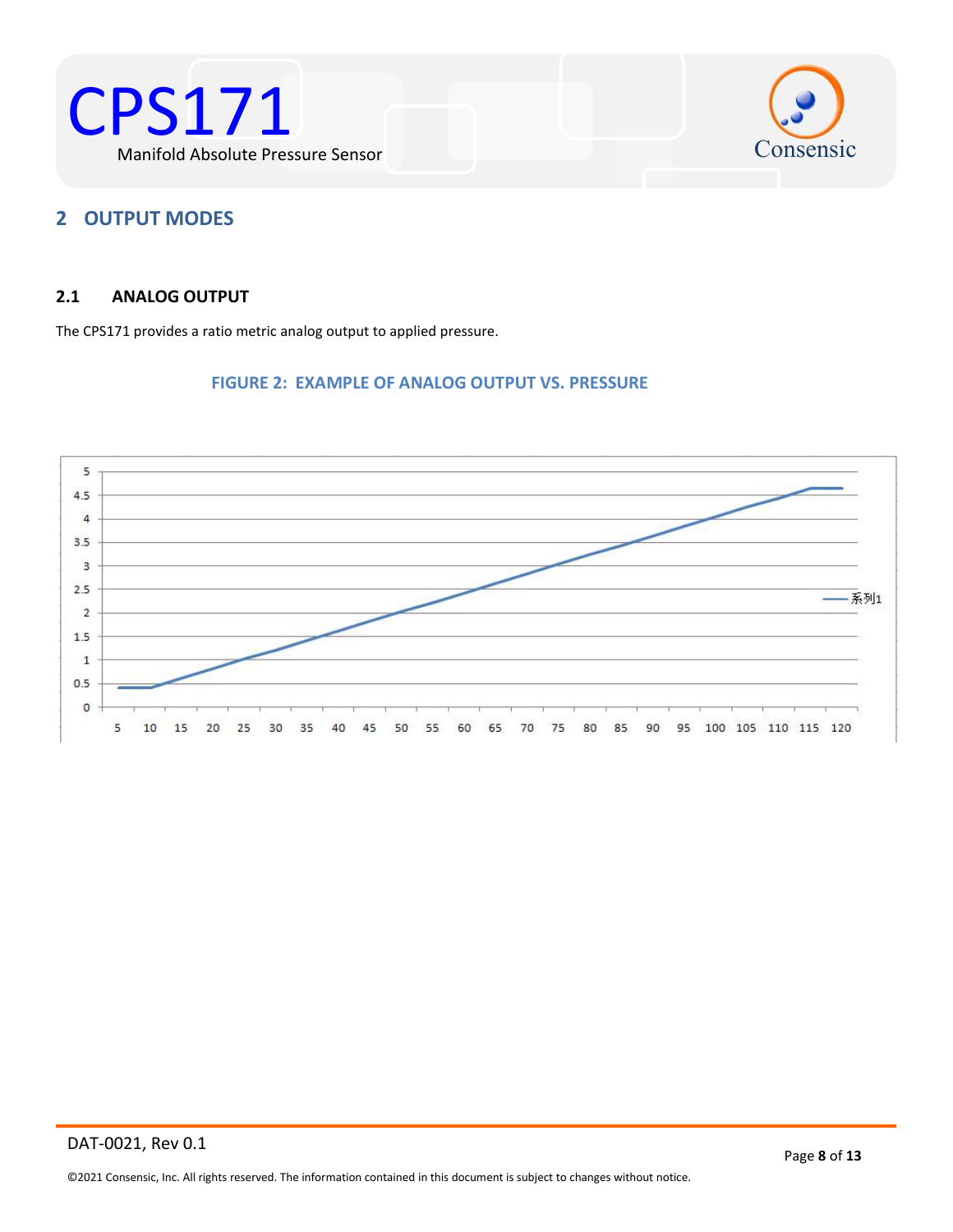



#### <span id="page-8-0"></span>**3 OPERATION MODE**

The CPS171 is factory programmed in Update Mode only. Measurements are taken continuously.

#### <span id="page-8-1"></span>**4 OTP ROM**

The OTP ROM array contains the sensor calibration coefficients and the configuration bits for the analog front end, output modes, measurement modes, etc.

#### <span id="page-8-2"></span>**5 CALCULATING OUTPUT**

The pressure output is a linear transfer function between measured pressure and the input voltage.

#### <span id="page-8-3"></span>**5.1 PRESSURE OUTPUT**

#### <span id="page-8-4"></span>**5.1.1 Pressure Output Transfer Function**

Pressure (kPa) = (Vout / 0.040476) + 0.117647

#### <span id="page-8-5"></span>**6 PACKAGE AND ASSEMBLY**

The CPS171 is available in a small land grid array (LGA) package with a metal lid. There is a hole on the lid to allow for external pressure to the sensing diaphragm.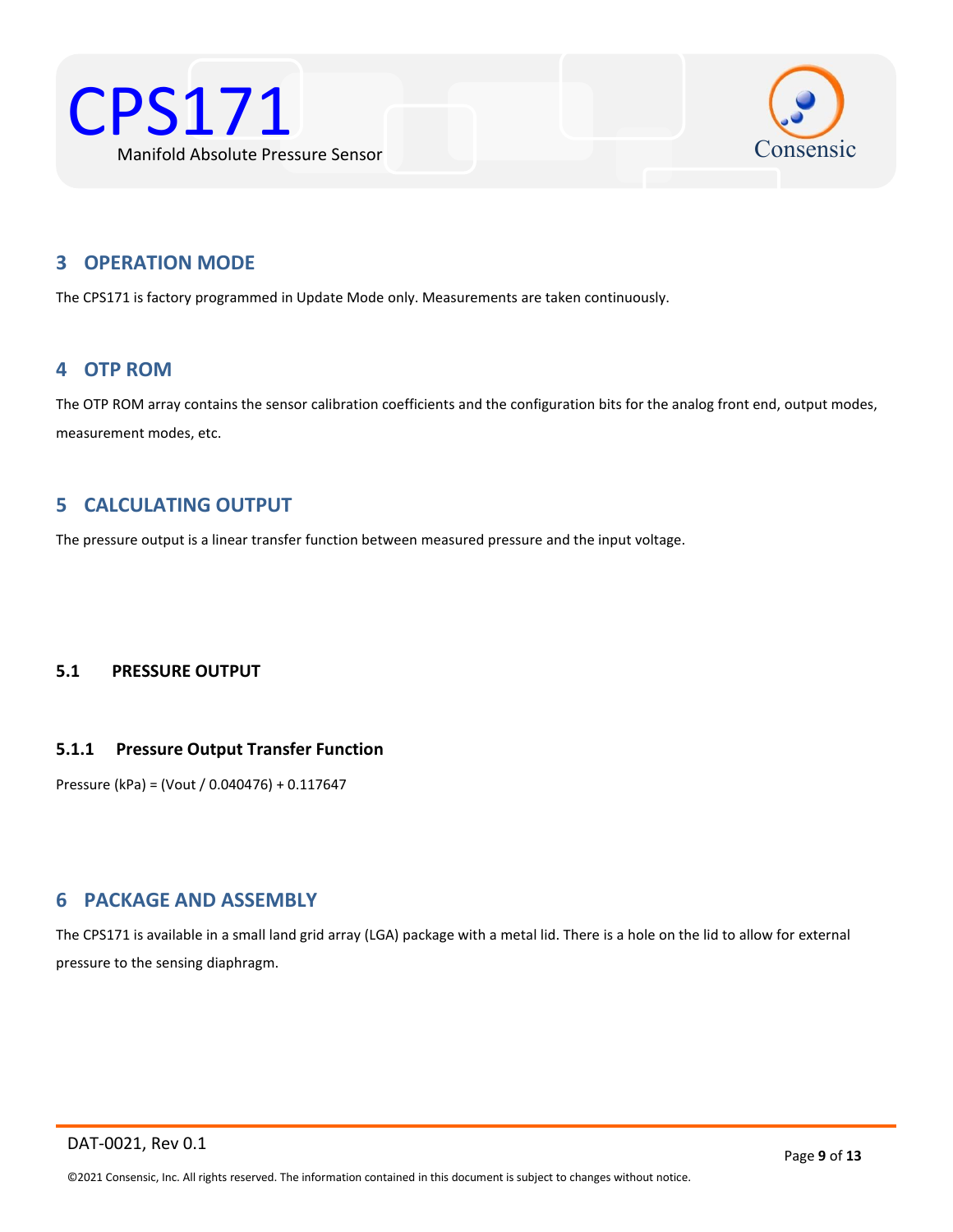



#### <span id="page-9-0"></span>**6.1 PIN LAYOUT**

<span id="page-9-2"></span>**FIGURE 3: CPS171 PACKAGE PIN LAYOUT**



#### <span id="page-9-1"></span>**TABLE 2: CPS171 PIN DESCRIPTION**

| Pin            | Name       | Type | Function                 |
|----------------|------------|------|--------------------------|
|                | <b>VDD</b> | P    | Connect 0.1uF CAP to GND |
| $\overline{c}$ | <b>NC</b>  |      |                          |
| 3              | <b>NC</b>  |      |                          |
| 4              | <b>GND</b> | G    | Ground                   |
| 5              | VOUT       | O    | Voltage output           |
| $\overline{6}$ | <b>NC</b>  |      | Factory use only         |
|                | <b>NC</b>  |      | Factory use only         |
| 8              | <b>NC</b>  | --   |                          |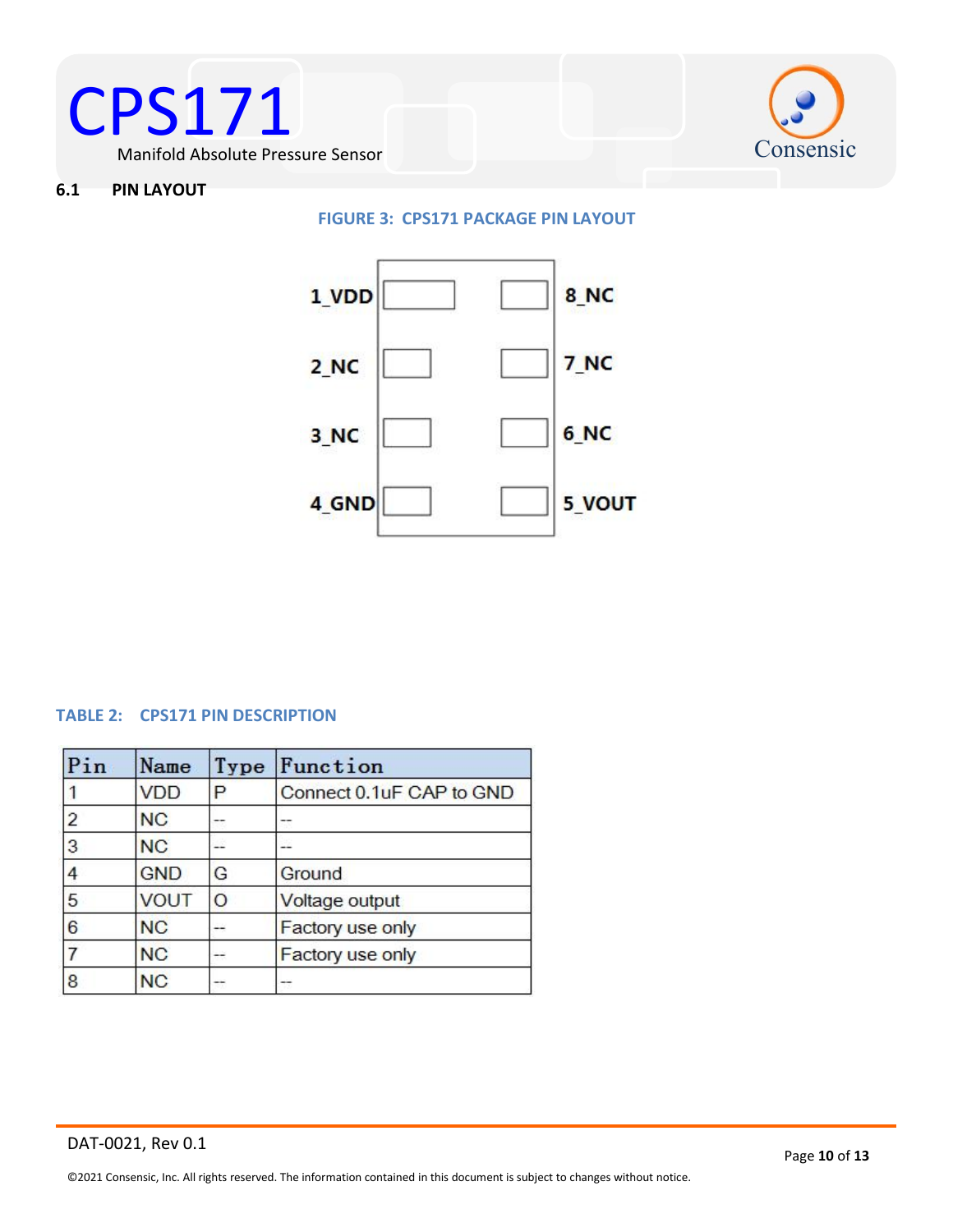



#### <span id="page-10-0"></span>**6.2 MECHANICAL DRAWING**

#### <span id="page-10-2"></span>**FIGURE 4: LGA WITH METAL LID PACKAGE**



#### <span id="page-10-1"></span>**TABLE 3: MECHANICAL DIMENSIONS**

| <b>DIMENSION</b>   | MIN. | TYP.  | MAX. | <b>UNITS</b> |
|--------------------|------|-------|------|--------------|
| Length             |      | 5     |      | mm           |
| Width              |      | 3     |      | mm           |
| Height             |      | 1.265 |      | mm           |
| Pad 1 Length       |      | 0.5   |      | mm           |
| Pad 1 Width        |      | 1.2   |      | mm           |
| Pad 2 to 8 Length  |      | 0.5   |      | mm           |
| Pad 2 to 8 Width   |      | 0.8   |      | mm           |
| Pad Pitch (Y-Axis) |      | 2     |      | mm           |
| Pad Pitch(X-Axis)  |      | 1.25  |      | mm           |
| Port Hole Diameter |      | 0.5   |      | mm           |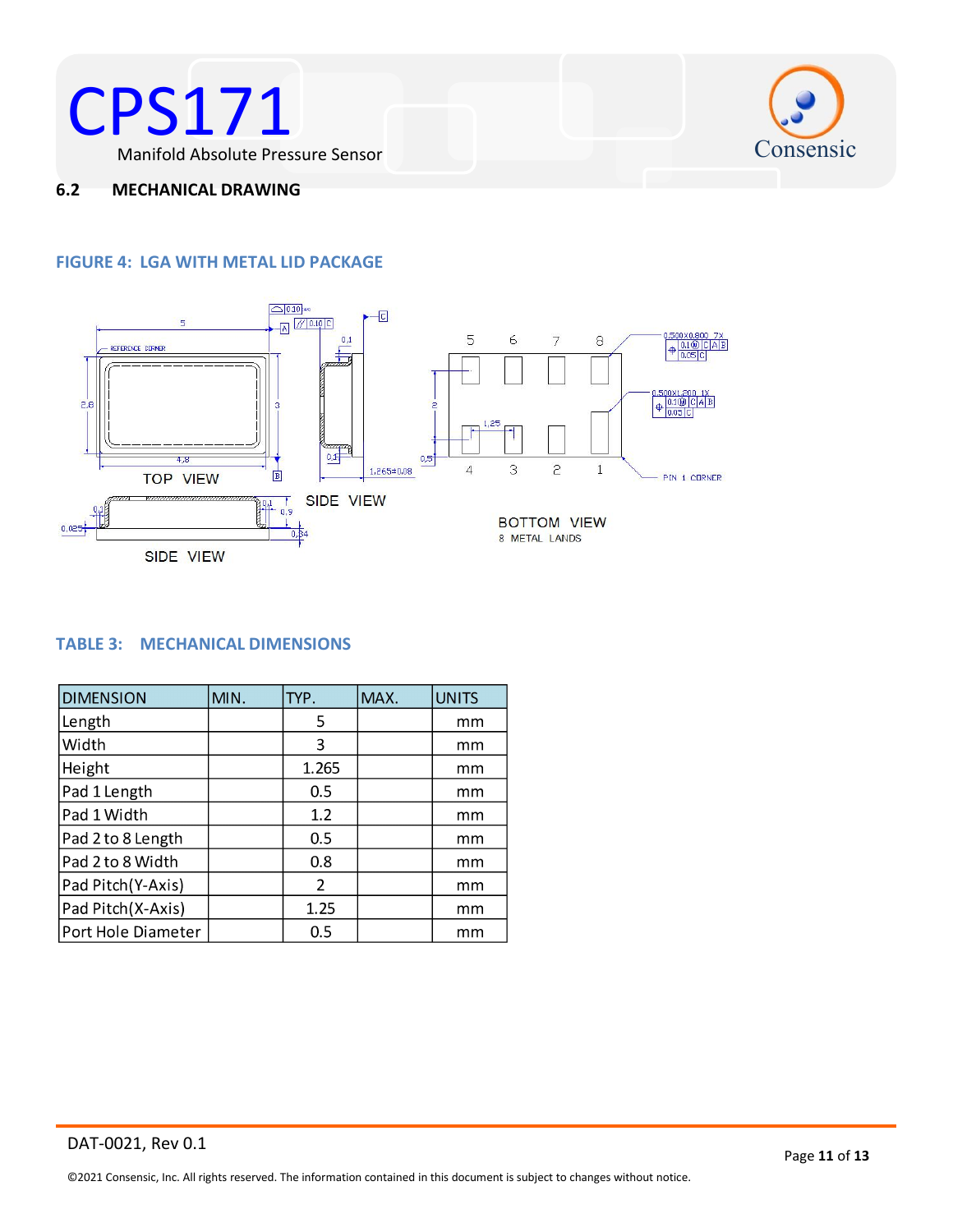



#### <span id="page-11-0"></span>**6.3 SOLDERING CONDITIONS**

#### <span id="page-11-2"></span>**TABLE 4: PACKAGE REFLOW TEMPERATURE**

| <b>PARAMETER</b>           | <b>CONDITIONS</b>        |  | <b>TYP</b> | <b>MAX</b> | UNITS  |
|----------------------------|--------------------------|--|------------|------------|--------|
| Soldering Peak Temperature | Less than 30 seconds     |  |            | 260        | $\sim$ |
|                            | (JEDEC-STD-020 Standard) |  |            |            |        |

### <span id="page-11-1"></span>**7 DOCUMENT HISTORY**

| <b>REVISION</b> | <b>DATE</b> | <b>DESCRIPTION</b>         |
|-----------------|-------------|----------------------------|
| 0.0             | 12-Jul-2018 | <b>Preliminary Release</b> |
| 0.1             | 01-Mar-2021 | Modify company address     |